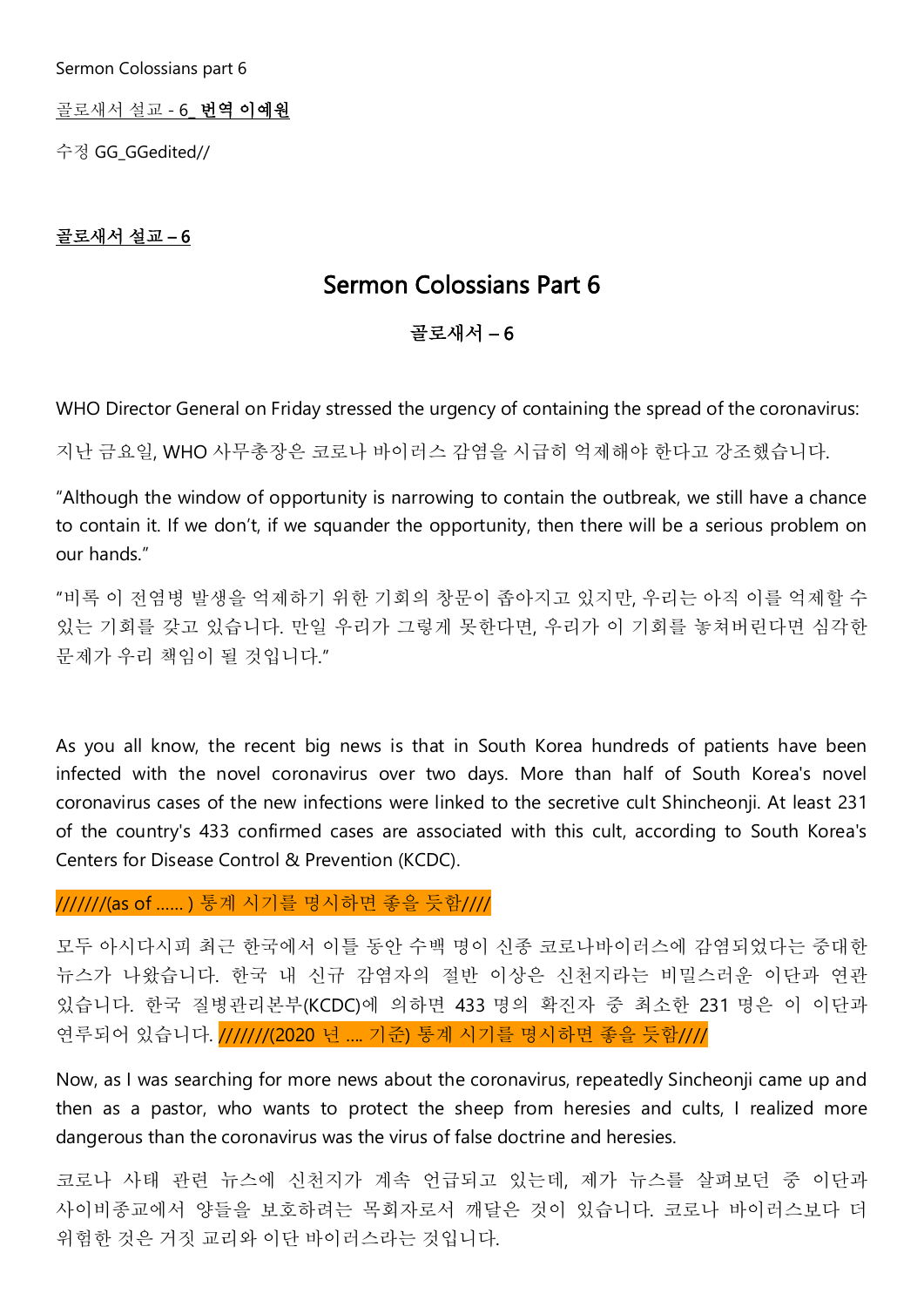The coronavirus can threaten your life, but false doctrine and heresies may jeopardize your eternal life.

코로나 바이러스는 여러분의 생명을 위협하지만 거짓 교리와 이단은 여러분의 영생을 위태롭게 할 수 있습니다.

So I realized as a pastor – albeit knowing how to protect the health of me and my loved ones is important – more urgent for me is to learn more about this cult and protect my flock.

저는 목사로서 나 자신과 사랑하는 사람들의 건강 보호가 중요함을 알지만 더 시급한 것은 이 이단에 대해 알아내어 양무리를 보호하는 것임을 깨달았습니다.

Now as you know, Korea is a hotbed for cults and heresies. And because Shincheonji is aggressive in it's approach to proselytize churchgoers who are weak in faith, this new movement is huge in Korea – one of the biggest and fastest growing cults.

아시다시피 한국은 이단과 사이비의 온상입니다. 신천지는 교회에 다니는 믿음이 약한 사람들을 개종시키기 위해 공격적으로 접근합니다. 이 때문에 이 새로운 이단이 급증하여 대규모화 되고 있어 한국에서 큰 문제가 되고 있습니다.

I've already met many people who are involved in this cult and I'm sure all of you have as well. It breaks my heart that so many people – especially young people (according to statistics most of them are former churchgoers) are now involved and active in this cult.

저는 이미 이 이단에 관련된 많은 사람들을 만났고 여러분도 만났으리라 확신합니다. 가슴 아프게도 많은 사람들, 특히 젊은이들이 (통계에 의하면 대부분 예전 교회 출석자였음) 이 이단에서 활동한다는 것입니다.

And one of the reasons so many young people are easily persuaded to join this cult is that the Korean church has done a poor job in protecting their youth.

젊은이들이 이단에 쉽게 설득 당해 빠지는 이유의 하나는 한국 교회가 청년들을 보호하는 일을 온전히 수행하지 못했기 때문입니다.

We pastors have done a poor job in training our sheep. We have failed to teach the basics of the Bible and the essentials of our Protestant Christian faith.

우리 목회자들은 양들을 훈련시키지 못했습니다. 우리는 성경의 근본 진리와 개신교 그리스도인의 믿음의 핵심을 가르치는 데 실패했습니다.

Young people in our churches attend church for years, but do not know the core doctrines of Christianity.

우리 교회의 젊은이들은 수년간 교회에 출석하면서도 기독교의 핵심 교리를 모릅니다.

No wonder so many young churchgoers so easily leave the church and many even end up in cults.

많은 청년이 쉽게 교회를 떠나고 심지어 이단에 속하는 것이 이상한 일이 아닙니다.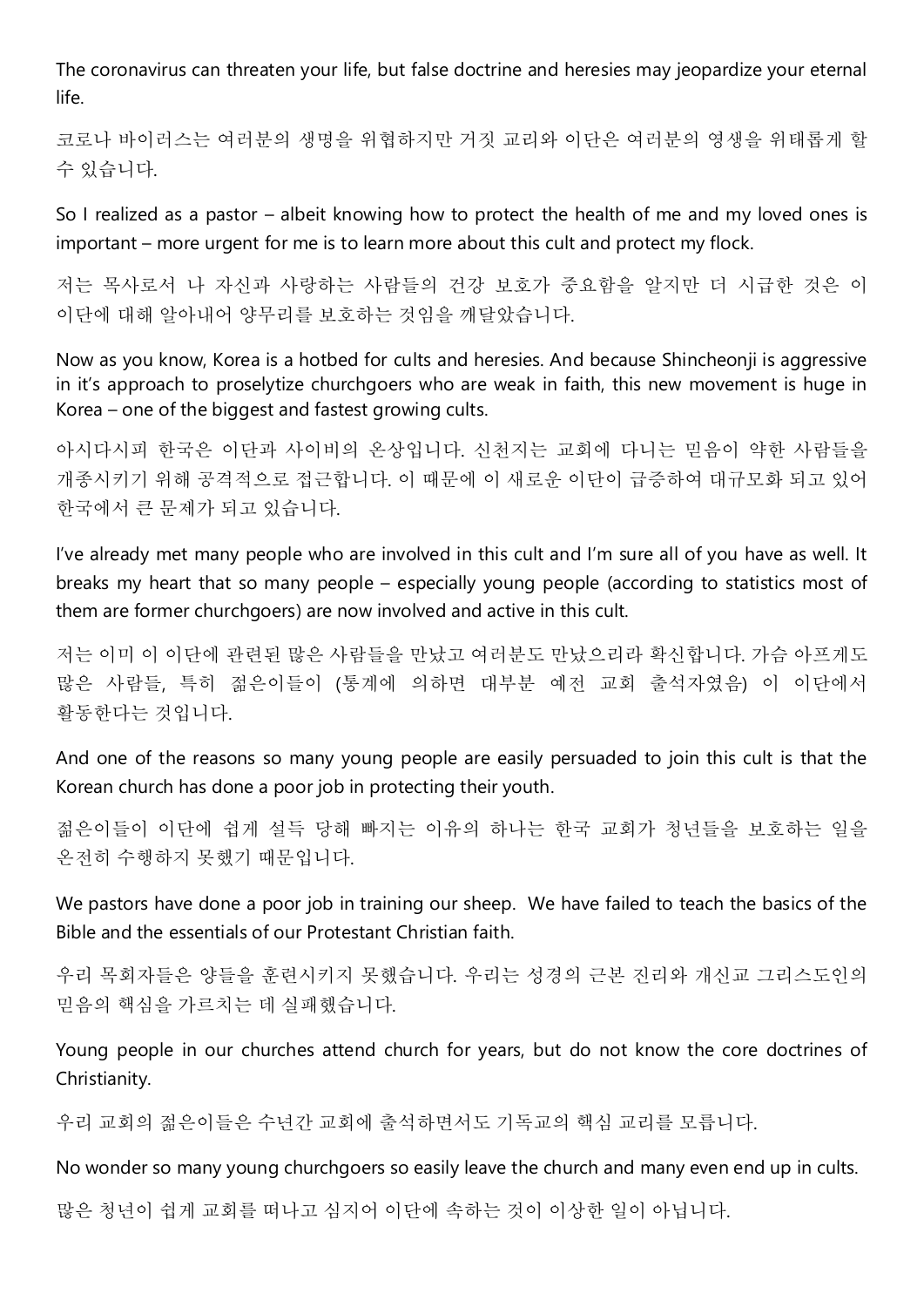I implore leaders of the church – just as Jesus did, just as Paul did, just as Peter did, and just as John did – to warn the church about false teaching and false heresies and to go back to teaching core, biblical doctrine so that the sheep when they are confronted by wolves in sheep's clothing will *//////////////영문 추가//?????/* 

예수님께서 경고하셨고 바울, 베드로, 요한이 그랬듯이 저는 교회 지도자들이 거짓 가르침과 거짓 이단에 대해 경고할 것을 간청합니다.

그리고 핵심적인 성경 교리를 가르쳐서 양들이 양의 옷을 입은 이리를 만났을 때 //////////할 수 있게 할 것을 간청합니다.

Eph. 4:14

"no longer be children, tossed to and fro by the waves and carried about by every wind of doctrine, by human cunning, by craftiness in deceitful schemes."

에베소서 4:14 절입니다.

"이는 우리가 이제부터 어린 아이가 되지 아니하여 사람의 궤술과 간사한 유혹에 빠져 모든 교훈의 풍조에 밀려 요동치 않게 하려 함이라"

We need to go back to the Gospel, go back to the Bible.

우리는 복음으로 돌아가야 하고, 성경으로 돌아가야 합니다.

In light of my desire to combat cults and heresies, over the past few years, I have periodically combed the internet to look for information on Shinchonji, I specifically wanted to know what they believe in.

저는 수년 간 이단과 사이비 교리와 맞서 싸우려는 생각에서 주기적으로 인터넷을 검색하여 신천지 정보를 자세히 찾아보았습니다.

특별히 그들이 믿는 것이 무엇인지 알기를 원했습니다.

Unfortunately, other than some information on their social practices, over the past ten years, I have found very little information on their core doctrines/beliefs in English on the internet.

안타깝게도 지난 10 년간 그들의 사회적 사례에 대한 정보 외에는 인터넷상 영문으로 나온 근본 교리/신앙에 관한 약간의 정보밖에 찾지 못했습니다.

Last night, I tried again and spent several hours – hoping to find some new information on this secretive cult – and again sadly I could not find much doctrinal information other than some scant information on a couple of websites. So what did I discover?

어젯밤 저는 몇 시간 동안 이 비밀스러운 이단에 대한 새로운 정보를 찾으려 했습니다. 하지만 안타깝게도 많은 교리 정보를 구하지 못했고 몇몇 웹사이트의 얼마 안 되는 정보만 찾았습니다. 제가 무슨 정보를 찾았을까요?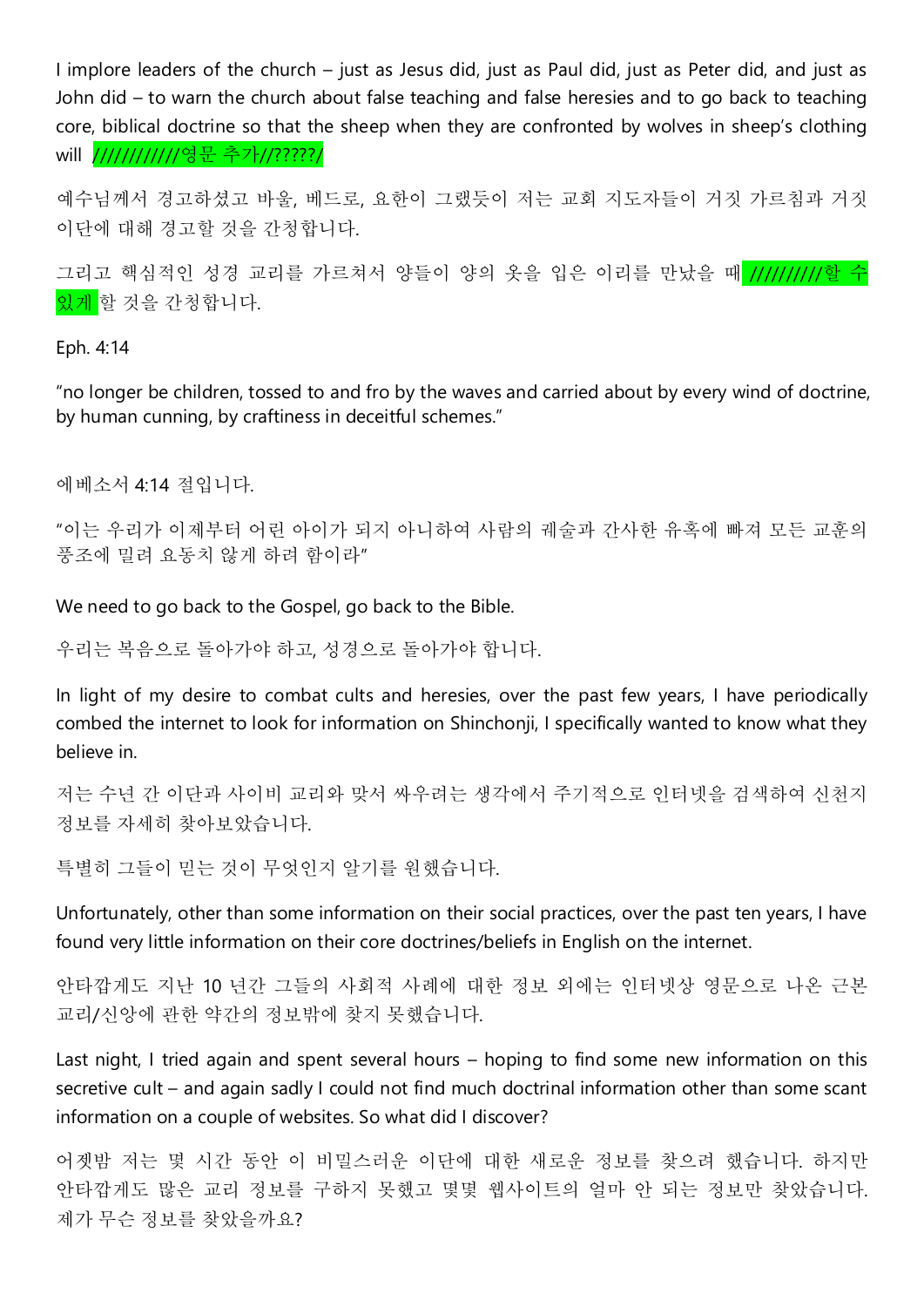I discovered that, just as all Christian cults, this movement is very Gnostic. Now we have heard that word "Gnostic" in our sermon series on Colossians.

저는 모든 기독교 이단들처럼 이 주의도 영지주의적이라는 것을 발견했습니다. "영지주의"는 골로새서 설교 시리즈에서 여러 번 나온 단어입니다.

Today's sermon is part 6 of our sermon series on Colossians. Just to review, let us take stock of all that we have learned so far.

오늘 설교는 골로새서 설교 시리즈 6 회차입니다. 점검 차원에서 지금까지 배웠던 내용을 되짚어 봅시다.

We learned that a heresy – akin to Shincheonii – was attacking the Colossian church. Some experts call this the Colossian heresy or proto-Gnosticism.

우리는 '이단'이 신천지와 흡사하게 골로새 교회를 공격하고 있었다는 것을 알았습니다. 몇몇 전문가들은 이를 '골로새 이단' 또는 '원영지주의'라고 부릅니다.

Colossian heresy or proto-Gnosticism.

■ The material world is evil. ■ Only the ethereal – the spiritual – was good. ■ Therefore the human body, materially evil, cannot be the vehicle for the revelation of the Supreme God.

• Thus Christ could not suffering and his death could not have been real because matter is evil so he only appeared to suffer and die.

'골로새 이단' 또는 '원영지주의'

▪ 물질적 세계는 악하다 ▪ 오직 천상의 것 - 영적인 것만이 선하다 ▪ 따라서, 물질적으로 악한 인간의 육신은 최고의 하나님을 계시하기 위한 수단은 될 수 없다.

▪ 그러므로 물질적인 것은 악하기 때문에 그리스도는 고난 받을 수 없었고 그의 죽음은 실제일 수가 없었다. 따라서 그는다만 고난 받고 죽은 것처럼 보였을 뿐이다.

Proto-Gnostics was a threat to the Christian Doctrines of the Trinity and the the TWO Natures of Christ (Jesus is 100% God and 100% man)..

원영지주의는 기독교의 삼위일체 교리와 그리스도의 두 가지 속성 (예수님은 100% 하나님이면서 100% 사람임)에 대한 교리에 위협이 되었습니다.

But what does Paul say about Christ, in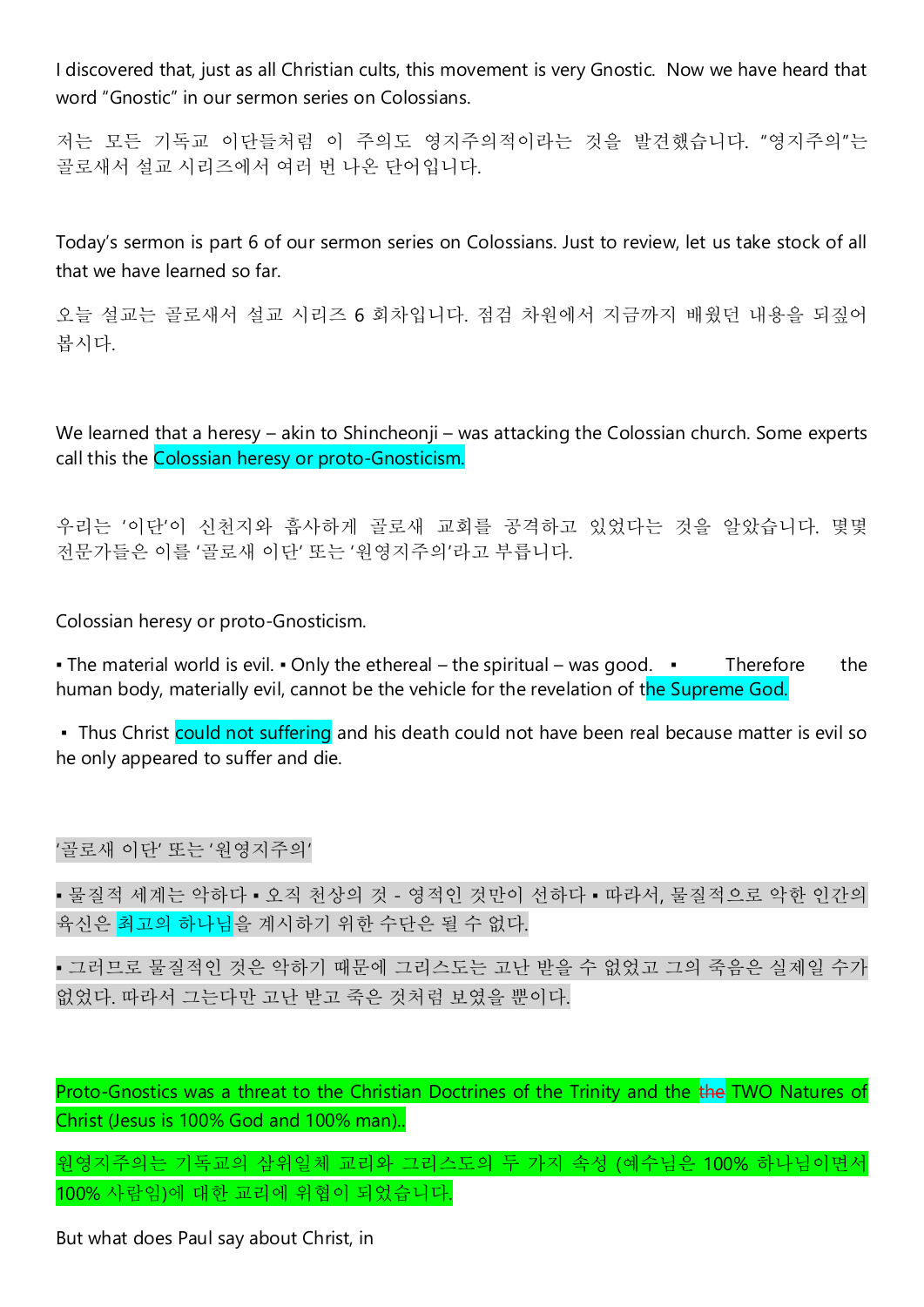하지만 바울은 그리스도에 대하여 골로새서 2:9 절에서 어떻게 말합니까?

Col. 2:9

9 For in him [Christ] the whole fullness of deity dwells bodily

골로새서 2:9

그 [그리스도] 안에는 신성의 모든 충만이 육체로 거하시고

Why does Paul use the word bodily? He is stating that the body – flesh/matter - is not evil. He is saying the whole -- fullness of deity – of God dwelt bodily in Christ!

바울은 왜 '육체'라는 단어를 썼나요? 그는 육체 (육신/물질)가 악하지 않다고 진술하고 있습니다. 하나님의 온전함 - 신성의 충만 - 이 그리스도 안에서 육체로 거했다고 말합니다!

#### Why is this teaching important to us Christians?

이 가르침은 왜 우리 그리스도인들에게 중요할까요?

If Christ is not truly human, He cannot atone for our sin, for only a human being can atone for the sin of other human beings.

만일 그리스도가 진정한 사람이 아니라면, 그는 우리의 죄를 대속할 수 없습니다. 왜냐면 오직 사람만이 다른 사람의 죄를 속죄할 수 있기 때문입니다.

If Christ is not truly God, the atonement He offers does not have sufficient value to be applied to all the elect. If Christ is not the God-man, there is no salvation.

만일 그리스도가 진정한 하나님이 아니라면, 그가 베푸신 속죄는 모든 택한 자에게 적용할 충분한 가치를 갖지 못합니다. 만일 그리스도가 신인(하나님이면서 인간임)이 아니라면 구원은 없습니다.

So Proto-Gnosticism was an attack to the Gospel, a danger to our salvation.

따라서 원영지주의는 복음에 대한 공격이었고 우리의 구원에 위험한 것이 되었습니다.

Because the Proto-Gnostics believed the body, matter, was evil, they naturally promoted Asceticism -

원영지주의자들은 육체, 물질은 악하다고 믿었기 때문에 자연히 금욕주의를 장려했습니다.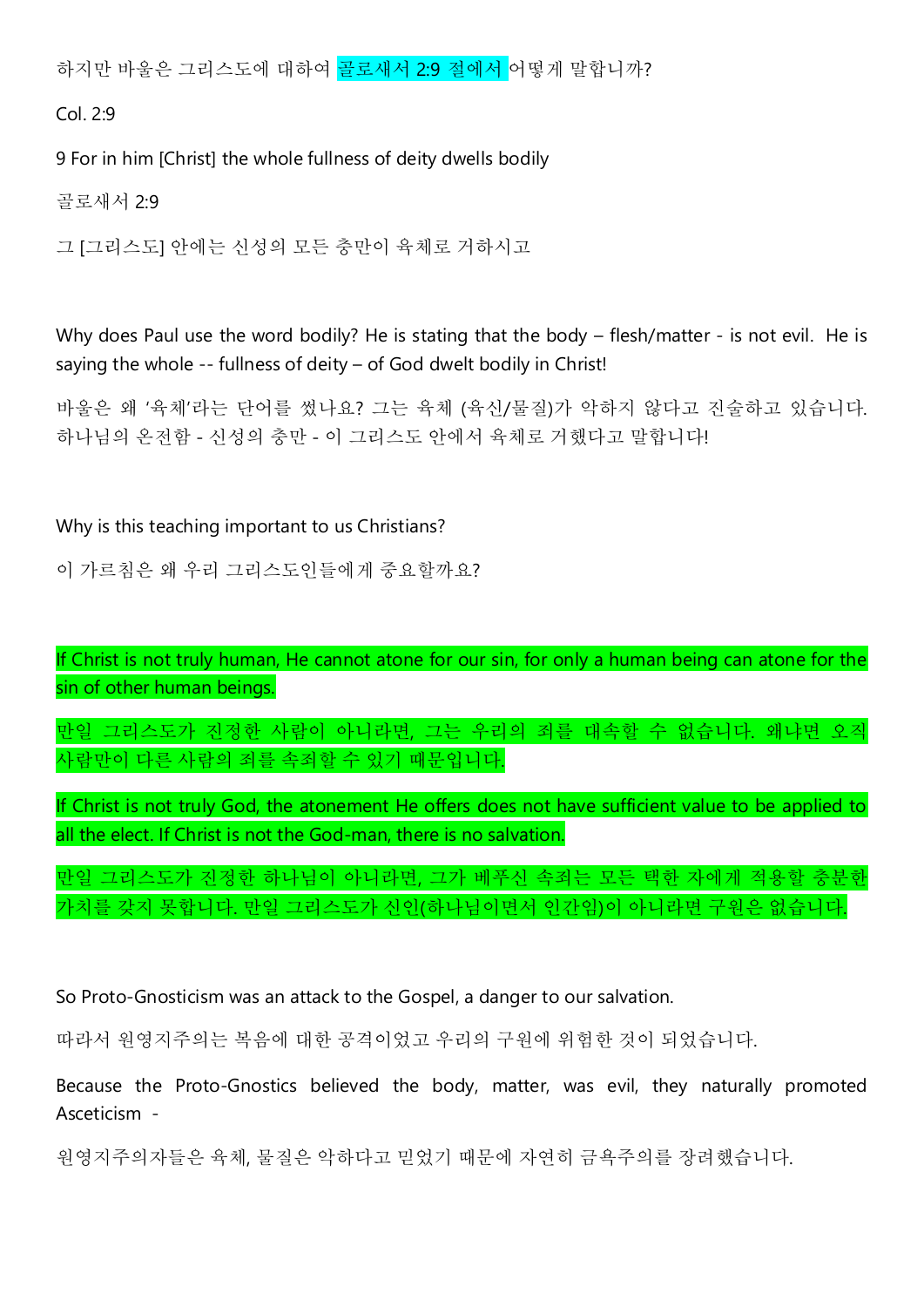Col. 2:21

21"Do not handle! Do not taste! Do not touch!"

골로새서 2:21

21 곧 붙잡지도 말고 맛보지도 말고 만지지도 말라 하는 것이니

They tried to escape from the world and rise to the spiritual world – the heavens – which was the only thing good and that's why they worshipped angels, and had puffed up visions – heavenly visions.

그들은 세상에서 탈피해 영적 세계 – 하늘 – , 즉 유일하게 선한 영적 세계로 올라가려고 했습니다. 이 때문에 천사를 숭배했고 환상 – 하늘의 환상 –을 높이 여겼습니다.

As a result,

Proto-Gnostics attempted to ascend to the spiritual realm through a number of means:

그 결과, 원영지주의자들은 여러 수단을 통해 영적 영역에 올라가려고 시도했습니다.

• secret knowledge - philosophy, • hidden wisdom, • (stoikea) the elementary principles of the world, • special understanding, • etc.

• 비밀스러운 지식 - 철학 • 숨겨진 지혜 • (<mark>스토이케이아 stoikea)</mark> 세상의 근본 워리 • 특별한 명철 • 기타

For these Gnostics, it was always Christ plus something else – something novel – Something only they can give:

이들 영지주의자에게는 이는 항상 그리스도 외에 무엇을 추가하는 것으로, 새로운 것, 오직 그들만이 제공할 수 있다는 무언가를 추가하려고 했습니다.

Christ plus inner meditation, Christ plus esoteric experiences, Christ plus special revelation, Christ plus individual piety, Christ plus excessive asceticism, Christ plus special spiritual steps to reaching a higher plane of spirituality.

그리스도에 내적 명상을 더하거나 그리스도 더하기 소수만의 경험, 그리스도 더하기 특별 계시, 그리스도 더하기 개인적 경건함, 그리스도 더하기 과도한 금욕주의, 그리스도 외에 더 높은 수준의 영성에 이르기 위한 특별한 영적 단계를 더하는 것.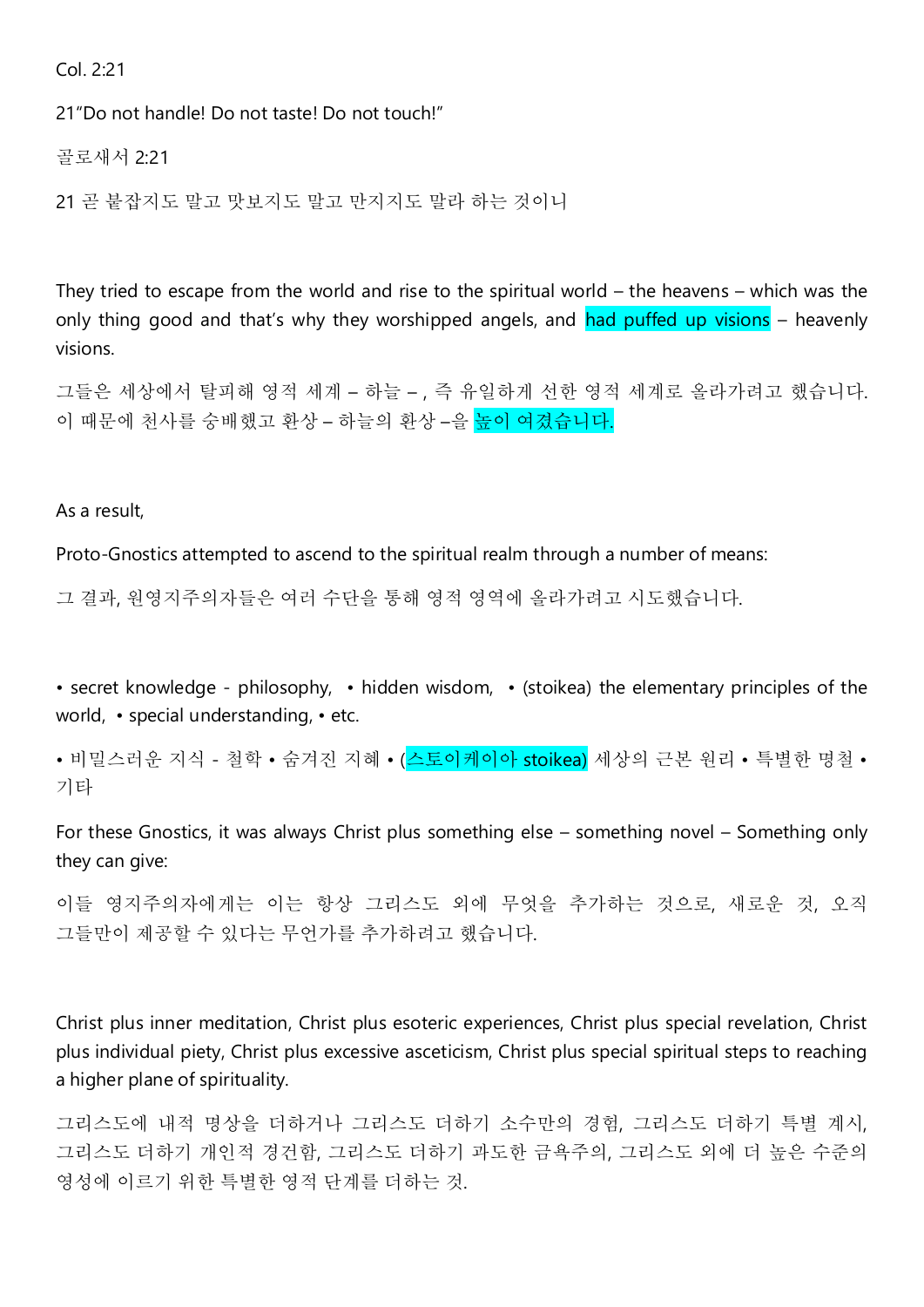But what does Paul say?

In Rom. 10:4, he says Christ is the end -- the telos -- we don't need Christ plus something else.

하지만 바울은 뭐라고 합니까?

로마서 10:4 절에서 바울은 그리스도가 '마침' – 텔로스 - 이라고 합니다. 우리는 그리스도에 무엇을 추가할 필요가 없습니다.

Christ says, "I am the way, the truth, and the life, no one comes to the Father except by me." Christ is our ONLY way – the only safe passage to God, to heaven, to eternal joy – if we ADD to it, we wreck it all. It's Dangerous!

예수께서 가라사대 "내가 곧 길이요 진리요 생명이니 나로 말미암지 않고는 아버지께로 올 자가 없느니라" 예수 그리스도는 우리의 유일한 길 – 하나님, 천국, 영원한 기쁨으로 가는 유일하고 안전한 길입니다. 만일 우리가 무엇인가 더한다면 모든 것을 망칠 것입니다. 그것은 위험합니다!

But that's what the Gnostics did, they added something and tried to take away from the sufficiency of Christ.

하지만 영지주의자들이 바로 이렇게 했습니다. 그들은 무엇인가를 추가했고 그리스도만으로 충분한 것을 폄하하려고 했습니다.

In our passage today in vs. 2 and 3, we see that

Paul uses the buzz words of the Gnostics: knowledge, wisdom, understanding, mystery (secret), treasure, hidden.

오늘 성경말씀 2 절, 3 절에서 바울은 <mark>영지주의자들의 전문 유행어를 사용하고 있습니다: 지식, 지혜,</mark> 이해, 신비(비밀), 보물, 숨겨진 등.

He uses the very words they've hijacked and then he flips the coin, using their very words against the prot-Gnostics. He declares that all knowledge, all wisdom, all understanding, is Christ – and all of it is hidden in Christ.

바울은 그들이 탈취해서 쓴 용어들을 사용해서 동전을 뒤집듯 바로 그 단어들로 원영지주의자들을 대적하고 있습니다.

그는 그리스도가 곧 모든 지식, 모든 지혜, 모든 이해라고 선포하며, 이 모두가 그리스도 안에 숨겨져 있다고 말합니다.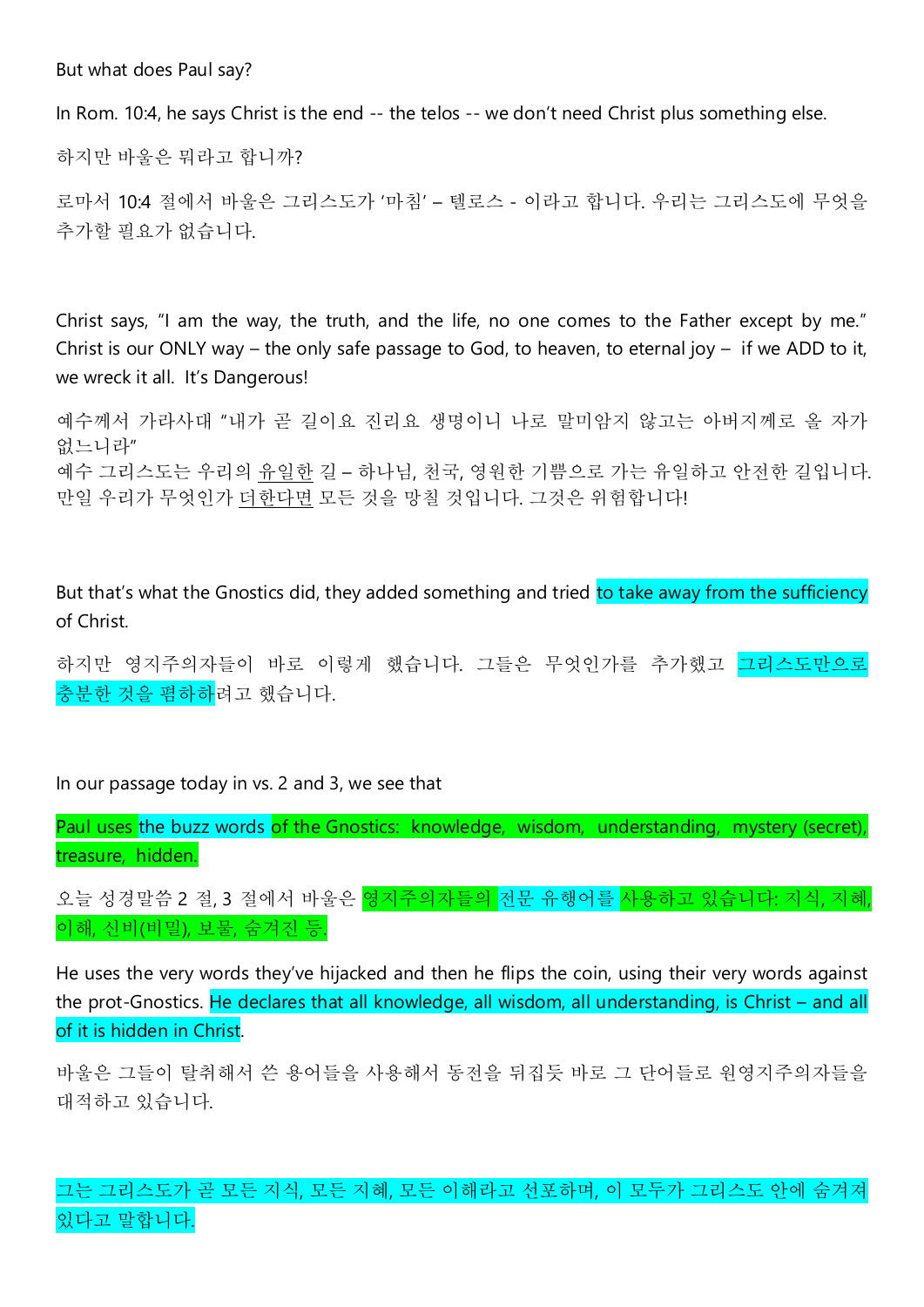## Col. 2:2,3

that their hearts may be encouraged, being knit together in love, to reach all the riches of full assurance of understanding and the knowledge of God's mystery, which is Christ, in whom are hidden all the treasures of wisdom and knowledge.

골로새서 2:2,3

이는 저희로 마음에 위안을 받고 사랑 안에서 연합하여 원만한 이해의 모든 부요에 이르러 하나님의 비밀인 그리스도를 깨닫게 하려 함이라 그 안에는 지혜와 지식의 모든 보화가 감취어 있느니라

As I was studying Shincheonji, I discovered that

Lee Manhee (pix), -- the Chairman of the Shincheonji Church of Jesus -- originally belonged to a faith-healing group (Olive Tree Movement) begun by Tae Sun Park, who also linked himself to the return of Christ and claimed he would never die.

제가 신천지에 대해 조사하면서 발견한 것입니다.

신천지 교회 회장 이만희(사진)는 원래 박태선이 시작한 '신유' 단체 (감람나무 운동)에 속했는데, 박태선 또한 자신을 그리스도 재림과 연결시켰고 자신은 절대 죽지 않는다고 주장했습니다.

Shincheonji movement is very similar to the proto-Gnostics. Remember Gnosticism comes from the Koine Greek word Gnosis -- γνῶσις

신천지 운동은 원영지주의자들과 매우 비슷합니다. 영지주의라는 말은 코이네 헬라어 "영적 지식(Gnosis)"에서 나온 것을 기억하세요.

Gnosis -- γνῶσις • secret knowledge from experience, especially experience of divinity or that which is beyond the five senses. • does not refer to knowledge that we are told or believe in • it refers to experiential knowledge, not intellectual knowledge

영지주의: 영지 • 경험, 특히 신적 경험이나 오감을 초월한 경험에서 비롯된 비밀 지식 • 가르침 받거나 믿는 지식을 지칭하는 것이 아님 • 지적 지식이 아닌, 경험적 지식을 지칭함.

The proto-Gnostics (or the infamous Super-Apostles of Paul's day) claimed to secret knowledge – knowledge they only had.

원영지주의자들 (또는 바울 시대 악명 높았던 '<mark>지극히 큰 사도들'</mark>)은 자신들만이 소유한 비밀 지식을 주장했습니다.

I was appalled that Lee Manhee claims the same thing – only he can open the Scriptures.

저는 이만희가 동일한 주장, 즉 '자신만이 성경말씀을 <mark>열어 해석할</mark> 수 있다'고 하는 것에 소름 끼치는 충격을 받았습니다.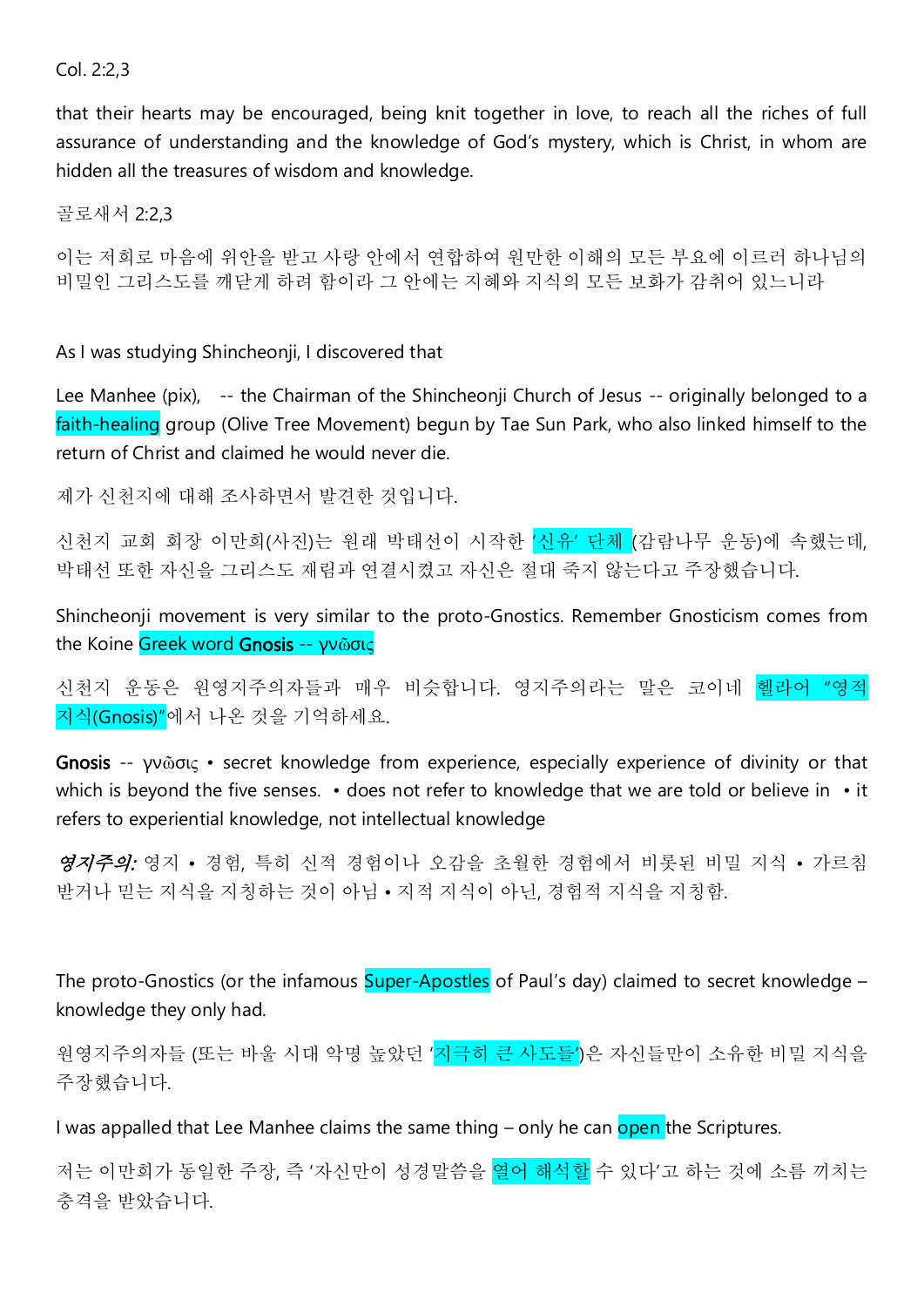Lee Manhee alleges only he has secret knowledge, (from Shinchonji website):

이만희는 오직 자신만이 비밀 지식을 갖고 있다고 주장합니다. (출처: 신천지 웹사이트)

"I … have brought the food which does not perish, the food which leads to eternal life. I will give it for free to those who want it!"

"저는 ... 썩지 않는 양식, 영생에 이르게 하는 양식을 가져왔습니다. 이 양식을 원하는 자에게 값없이 주겠습니다!"

Lee Manhee ass only he has the secret knowledge to God (from Shinchonji website),

이만희는 자신만이 하나님에 대한 비밀 지식을 갖고 있다고 주장합니다. (출처: 신천지 웹사이트)

If you are looking for the truth, then you can find out more about it here. Are you also longing for to know and understand the will of the father? How can we get to know about the will of the father? … In the Bible God is talking about His secret (Heaven) in parables … But to some people he speaks openly about the secret of God … But Jesus tells us in John 16:25, that He will speak plainly about the father (John 1:1) when the time has come. This tells us that at the appointed time (Hab. 2:2-3) all parables must be revealed (revealed word). And how is this revealed word going to be proclaimed to the world?

만일 당신이 진리를 찾고 있다면 여기서 진리에 대해 많은 것을 찾을 수 있습니다. 당신은 또한 아버지 하나님의 뜻을 알고 이해하기를 열망합니까? 우리는 아버지의 뜻을 어떻게 알 수 있을까요? …성경에서 하나님은 그의 비밀 (천국)에 대해 비유를 통해 말씀하고 있습니다 … 하지만 그는 소수의 사람들에게 하나님의 비밀에 대해 공개적으로 말합니다 …그러나 예수님은 요한복음 16:25 절에서 때가 이르렀을 때에 그가 아버지에 대해 분명히 말할 것 (요 1:1)이라고 합니다. 이는 정한 때에 (하박국 2:2-3) 모든 비유가 드러나야 한다는 것 (계시의 말씀)을 우리에게 이야기합니다. 이 계시된 말씀은 어떻게 세상에 전파될까요?

Lee Manhee asserts he is the chosen one, God has chosen one shepherd [pastor] to every time epoch to which he has given his word so that this shepherd shall proclaim the instruction and word of God to the people…. And today we have the prophecy of the New Testament and the fulfillment in reality.

이만희는 자신이 택함 받은 자라고 말합니다. 하나님이 각 시대마다 한 목자 [목회자]를 택하였으며 그에게 하나님의 말씀을 주시고 이 목자가 사람들에게 그 교훈과 말씀을 전하도록 하셨습니다… 그리고 오늘날 우리는 신약의 예언과 실제적인 성취를 갖고 있습니다.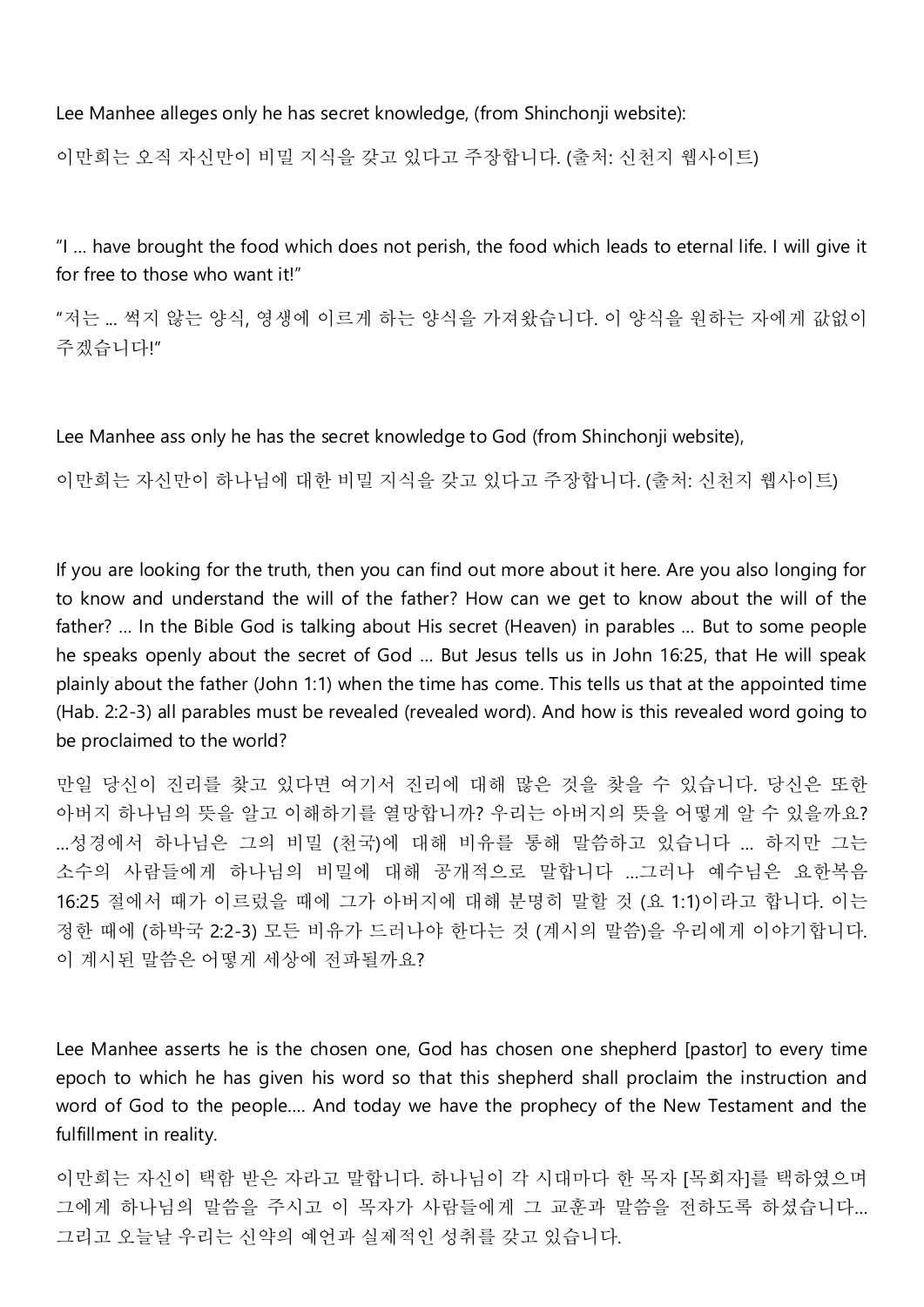Who do you think that one shepherd [pastor], Lee Manhee is talking about, is?

여러분은 한 목자 (목회자), 즉 이만희가 말하고 있는 목자가 누구라고 생각하십니까?

Manhee Lee states that Jesus returns invisibly and unites with the flesh/body of the pastor, Manhee Lee:

이만희는 예수님께서 보이지 않게 재림하고 목자인 이만희의 육신/몸과 연합한다고 주장합니다.

¨Jesus promised that when the gospel of heaven is spread to the ends of the earth, he will return in spirit to unite with his promised pastor¨ (Creation of Heaven and Earth, p. 143).

"예수님은 천국 복음이 땅 끝까지 전파될 때 그가 약속한 목자와 연합하기 위해 영으로 재림할 것이라고 약속하셨습니다." (새 하늘과 새 땅의 창조 p.143)

Lee Manhee states Jesus returns to earth as a spirit in a secretive way.

이만희는 예수님이 비밀스럽게 영으로서 이 땅에 재림하신다고 주장합니다.

In contrast to Lee Manhee's statement, Jesus says He will return – not in secret – but with power and great glory:

이러한 이만희의 주장과 반대로, 예수님께서는 - 비밀스럽게 오지 않고 - 능력과 큰 영광 중에 올 것이라고 말씀하십니다. 오실 것이라고 말씀하십니다.

#### (Mt. 24:30)

30 "Then will appear the sign of the Son of Man in heaven. And then all the peoples of the earth will mourn when they see the Son of Man coming on the clouds of heaven, with power and great glory.

(마태복음 24:30)

30 그 때에 인자의 징조가 하늘에서 보이겠고 그 때에 땅의 모든 족속들이 통곡하며 그들이 인자가 구름을 타고 능력과 큰 영광으로 오는 것을 보리라

Lee Manhee is announcing that he is the promised pastor – he is the human body that the Spirit of Jesus uses to return for His second coming to earth. Even though Shincheonji admits that Manhee Lee is not Jesus or God, when we read Mr. Lee's descriptions about himself, he is considered to be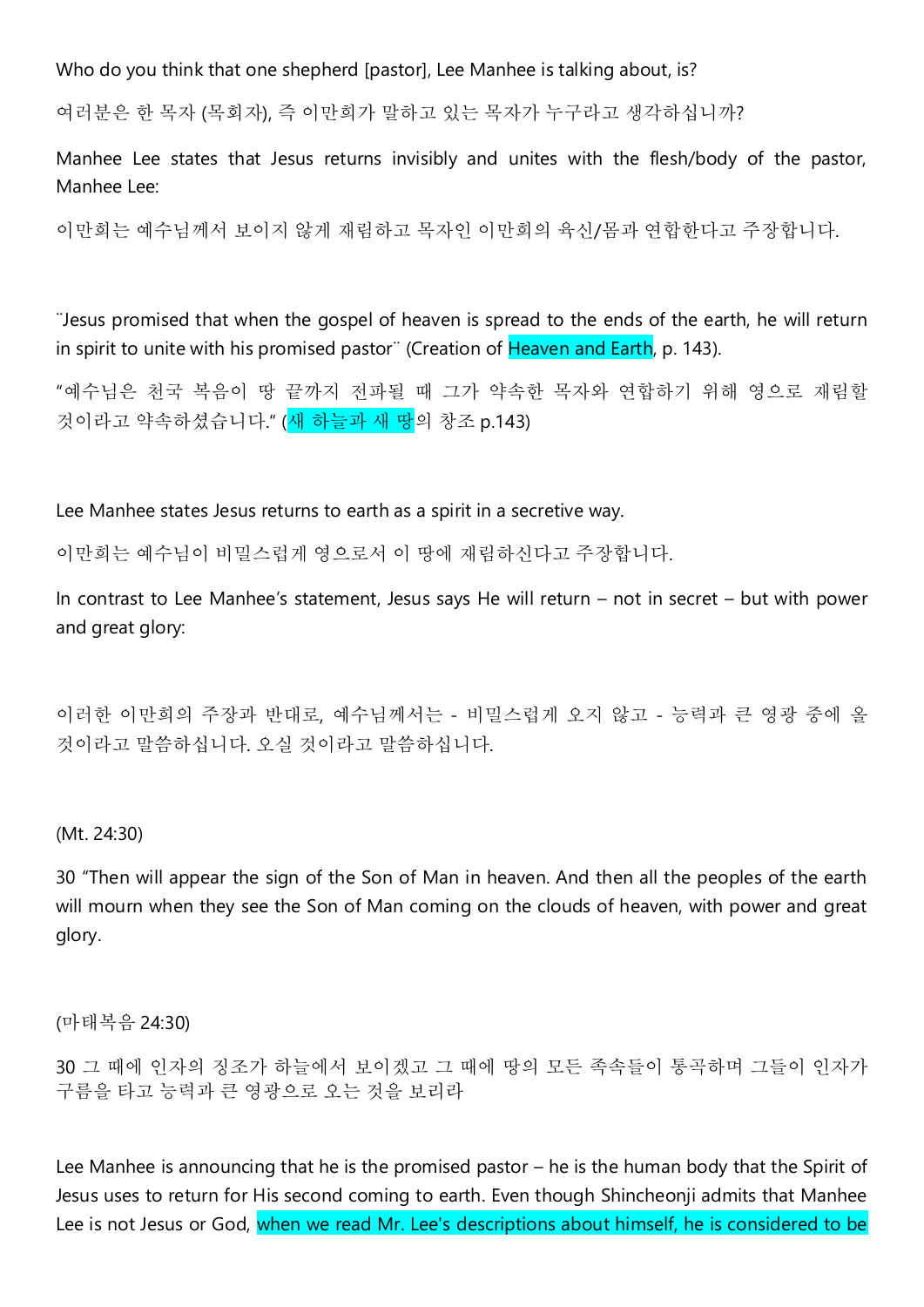#### a unique and divine incarnation of Jesus' spirit.

이만희는 자신이 그 약속된 목자라고 공표하고 있습니다. 자신이 예수님의 영이 이땅에 재림할 때 사용한 인간의 육체라고 합니다. 비록 신천지는 이만희가 예수님이나 하나님이 아니라는 사실을 인정함에도 불구하고, 이만희가 자신에 대해 설명한 내용을 읽어보면 그는 예수님의 영이 성육신한 독특하고 신적인 존재로 여겨지고 있습니다.

In one website article,

Shinchonji reveals that God has entered Mr. Lee just like God entered Jesus in the first coming:

한 웹사이트 기사에서, 신천지는 예수님 초림 때 하나님이 예수님 안에 들어가셨던 것과 같이 하나님이 이만희에게 들어가셨다고 밝히고 있습니다.

¨Just as the spirit of God entered and dwelt within Jesus (Jn 14:9-11), who overcame at the time of the first coming (Jn 16:33), the holy Spirit of Truth will come and dwell within one chosen person (i.e. the one who overcomes).¨ (Promised Pastor,¨ Shinchonji Website Articles. Accessed May 26th, 2010.)

"하나님의 영이 초림 때 오셨던 (요 16:33) 예수님 안에 들어가 그 안에 거하셨던 것처럼 (요 14:9-11) 진리의 성령이 오셔서 택함 받은 한 사람 (즉, 오시는 사람) 안에 거하실 것이다." (약속된 목자, 신천지 웹사이트 기사, 2010.05.26 검색)

According to Shinchonji's descriptions, the Shinchonji pastor has Jesus' spirit and the Spirit of Truth, just like when God came to Jesus.

신천지의 설명에 의하면 하나님께서 예수님에게 오셨을 때와 같이 신천지 목자는 예수님의 영과 진리의 영을 갖고 있다는 것입니다.

Shinchonji teaches that Manhee Lee the second flesh of Jesus' spirit. It means that seeing Mr. Lee is seeing the physical embodiment of Jesus' return. The presence of God is inside the Shinchonji pastor in an exclusive way. In a Shinchonji article on Rev. 1:7, it teaches that when believers see Mr. Lee, they see the Lord.

신천지는 이만희가 예수님의 영의 두번째 육신이라고 가르칩니다. 이는 이만희를 보는 것은 육체적으로 나타난 예수님 재림을 보는 것이라는 뜻입니다. 하나님의 임재는 독점적인 방식으로 신천지 목자 안에 있다는 것입니다. 요한계시록 1:7 에 대한 신천지 기사에서는 신자들이 이만희를 볼 때 그들은 주님을 보는 것이라고 가르칩니다.

¨The fact that every eye will see him means, as discussed above, that people will see the person with whom the spirit of the Advocate has united. Seeing that person is the same as seeing the Lord.¨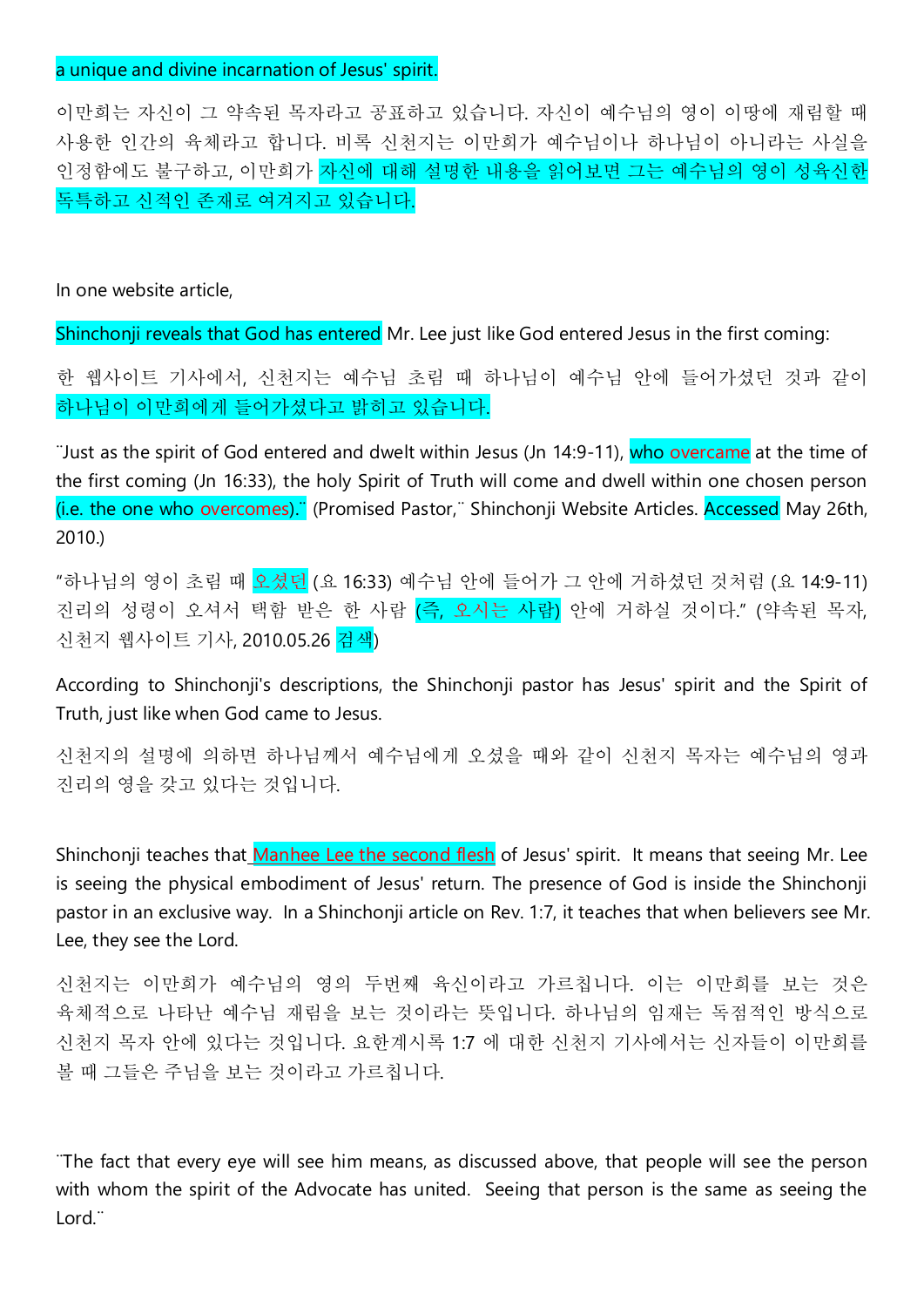"모든 눈이 그를 볼 것이라는 사실은 위에서 논의된 바와 같이 사람들이 대언자의 영이 연합하는 그 사람을 볼 것이라는 의미입니다. 그 사람을 보는 것은 주님을 보는 것과 동일합니다."

So for Shinchonji members, Manhee Lee is the physical Messianic coming that most Christians are waiting for.

그래서 신천지 교인들에게는 이만희가 바로 대부분의 그리스도인이 기다리는 육체적 메시야의 재림입니다.

In Matt 23:39, "For I say to you, from now on you will not see me until you say, 'Blessed is he who comes in the name of the Lord.'"

마태복음 23:39 절, 내가 너희에게 이르노니 이제부터 너희는 찬송하리로다 주의 이름으로 오시는 이여 할 때까지 나를 보지 못하리라 하시니라

Who is this blessed one who comes in the name of the Lord? According to Mr. Lee, it's Manhee Lee.

주의 이름으로 오시는 이 복된 이는 누구입니까? 이만희에 따르면 이는 이만희 자신이라는 것입니다.

So we can easily, if we know our Bible – if we are well-versed with our universal Christian creeds, confessions, and catechisms – discern that Manhee Lee is a heretic.

그러므로 만일 우리가 성경을 알고, 보편적인 기독교 신경, 고백, 교리문답에 정통하다면 이만희가 이단이라는 것을 쉽게 분별할 수 있습니다.

Now you might ask, what about the hundreds of members Shinchonji who have been affected by the coronavirus – Are members of Shinchon being directly punished by God for their belief in a false Messiah, a false teacher? Perhaps, but that is not for us to decide or declare, for only God punishes the wicked. And we – as wicked sinners ourselves -- should not be quick to point the finger at them because as I said before, we as the church, have done a poor job in seeking and teaching the truth.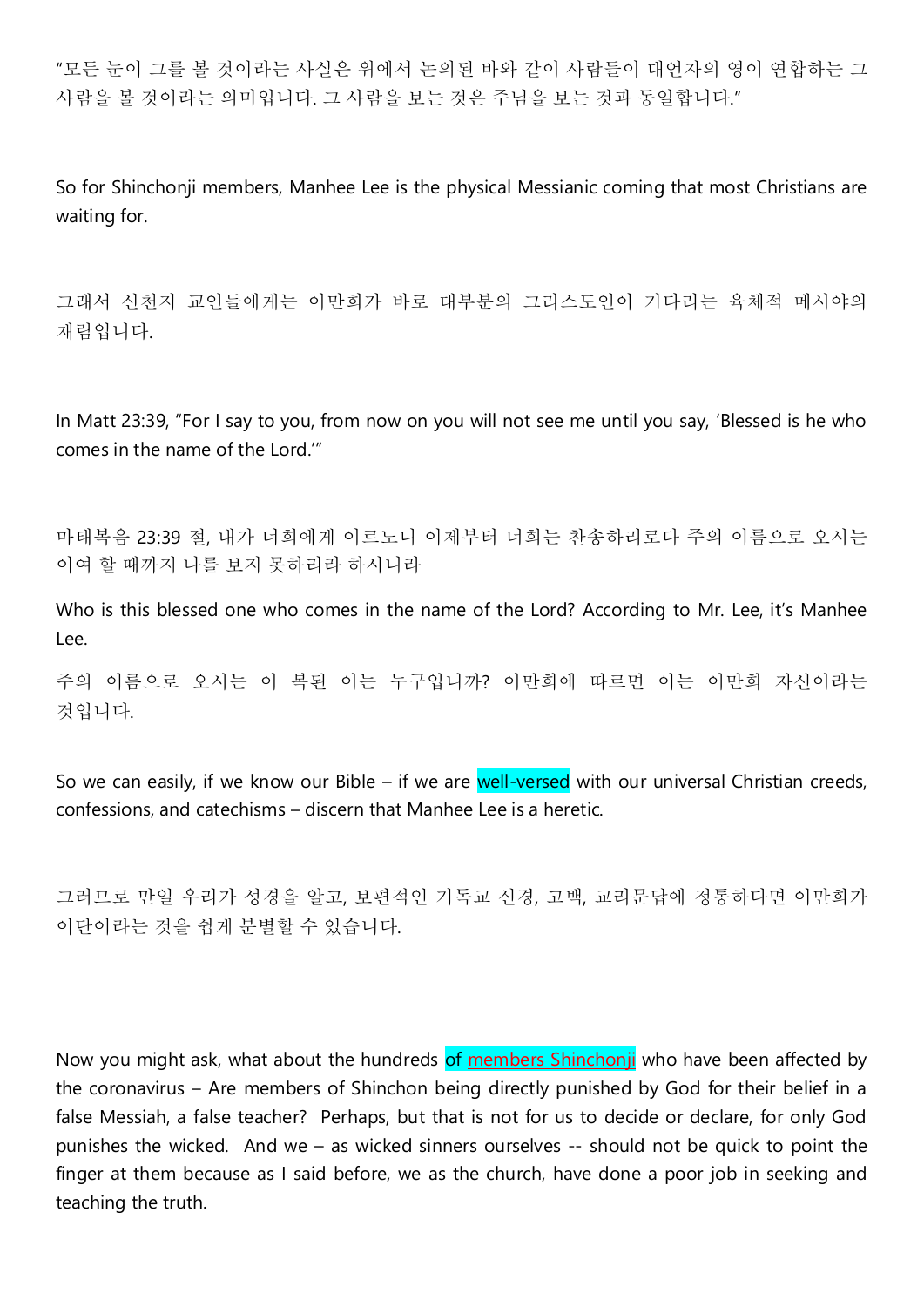이제 여러분은 코로나바이러스에 감염된 수 백명의 신천지 교인은 어떻게 된 것인지 질문할지 모릅니다. - 신천지 교인들은 거짓 메시야, 거짓 교사를 믿는 것으로 인해 하나님으로부터 직접 징계 받고 있는 걸까요?

어쩌면 그럴 지 모르지만, 그것은 우리가 정하거나 선언할 바가 아닙니다. 왜냐면 오직 하나님만이 악인을 벌하시기 때문입니다.

그리고 악한 죄인들인 우리로서는 즉각적으로 그들을 비난해서는 안 됩니다. 왜냐면 제가 앞서 언급했듯 우리는 교회로서 진리를 구하고 가르치는 일을 제대로 하지 못했기 때문입니다.

But to help shed light on this questions, let us turn to

# 하지만 이 같은 질문에 답을 찾기 위해 성경을 살펴봅시다.

Luke 13:2-5

2 Jesus answered, "Do you think that these Galileans were worse sinners than all the other Galileans because they suffered this way?

3 I tell you, no! But unless you repent, you too will all perish.

4 Or those eighteen who died when the tower in Siloam fell on them—do you think they were more guilty than all the others living in Jerusalem?

5 I tell you, no! But unless you repent, you too will all perish."

누가복음 13:2-5

```
2 대답하여 가라사대 너희는 이 갈릴리 사람들이 이같이 해 받음으로써 모든 갈릴리 사람보다 죄가
더 있는 줄 아느냐
3 너희에게 이르노니 아니라 너희도 만일 회개치 아니하면 다 이와 같이 망하리라
4 또 실로암에서 망대가 무너져 치어 죽은 열여덟 사람이 예루살렘에 거한 다른 모든 사람보다 죄가
더 있는 줄 아느냐
5 너희에게 이르노니 아니라 너희도 만일 회개하지 아니하면 다 이와 같이 망하리라
```
Jesus is telling us that we all deserve to suffer and die because we are all sinners. Paul, the greatest missionary of all time who wrote 2/3rds of the NT, said he is the chief of sinners.

예수님은 우리가 모두 죄인이기 때문에 마땅히 고난 받고 죽어야 한다고 말씀하십니다. 전 세기 가장 위대한 선교사로 신약성경의 3 분의 2 를 기록한 바울은 자신이 죄인 중에 괴수라고 말했습니다.

The point Jesus is making is that we are all sinners, we are all guilty and we all need to repent or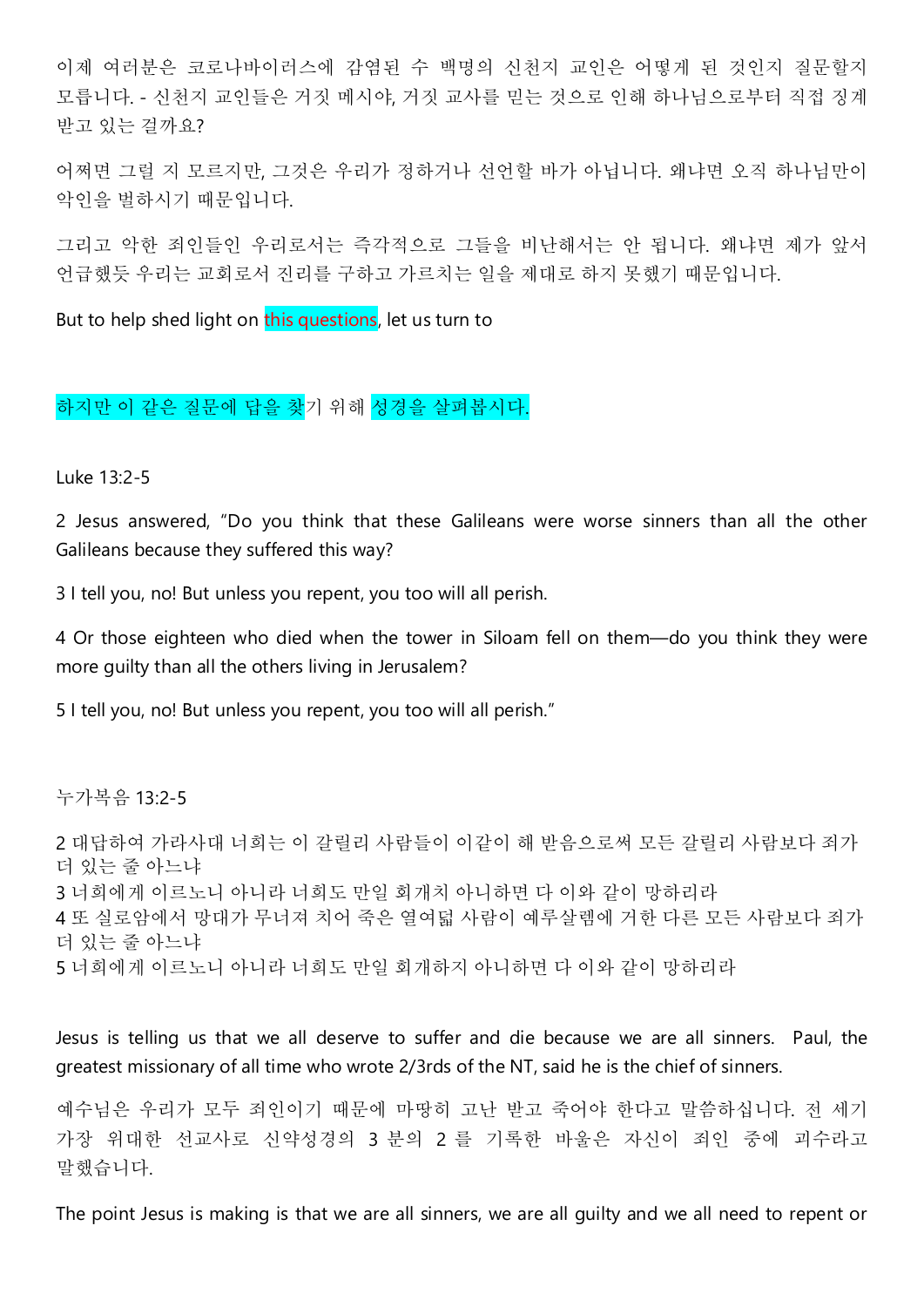else we too will die, just like the Galileans and the 18 who perished when the tower in Siloam fell on them.

예수님이 하신 말씀의 요점은 우리가 모두 죄인이고, 유죄의 상태이며 회개할 필요가 있다는 것입니다. 만일 회개하지 않는다면 갈릴리 사람들과 실로암 망대가 무너졌을 때 죽은 18 명의 사람처럼 우리도 죽을 것입니다.

So I believe we cannot point the finger at Shinchonii members and judge them for their suffering. They need to repent for not heeding Jesus' warnings of false Messiahs, but we too the church also need to repent for failing to preach the Gospel, failing to learn the Bible.

그래서 저는 우리가 신천지 교인들을 비난하고 그들이 고통 받는 것으로 인해 그들을 판단할 수 없다고 생각합니다.

그들은 거짓 메시야에 대한 예수님의 경고를 듣지 않은 것을 회개해야 하지만, 우리 또한 교회로서 복음을 전파하지 못하고 성경을 배우지 못한 것을 회개할 필요가 있습니다.

We have failed to focus on Christ. If we the church had been faithful to preaching the Gospel every Sunday, if we had been faithful to teaching the Bible with fervency, if we had been faithful to focusing on Christ, would so many of those who once attended church leave and go to Shinchonji? Perhaps not.

우리는 그리스도에 초점을 맞추는 일에 실패했습니다. 만일 교회가 매주일 복음 전하기에 신실했다면, 열정적으로 성경을 가르치기에 성실했다면, 신실하게 그리스도에 초점을 맞췄다면, 예전에 교회 출석했던 그 많은 사람이 교회를 떠나 신천지로 갔을까요? 아마도 그렇지 않을 것입니다.

So let us not judge them – as if we were like God -- but let us first repent and turn to Christ – turn to his Gospel. And, because how much God has forgiven us, let us reach out and love others – even those belonging to Shinchonji or any other heretical group – and be equipped to persuade them through Scripture the true Gospel – that Christ died and rose bodily for our justification. Let us pray for them. Pray that they repent of their false teachings and come to saving faith in Jesus Christ, our true, eternal Messiah.

그러므로 우리가 - 마치 하나님인 것처럼 - 그들을 판단하지 맙시다. 다만 우리가 먼저 회개하고 그리스도께 돌아서고 – 복음으로 돌아섭시다.

하나님께서 우리를 그토록 크게 용서해주셨기에, 우리도 나아가 다른 사람들을 사랑합시다. 신천지나 다른 이단 집단에 속한 사람들까지도 사랑합시다.